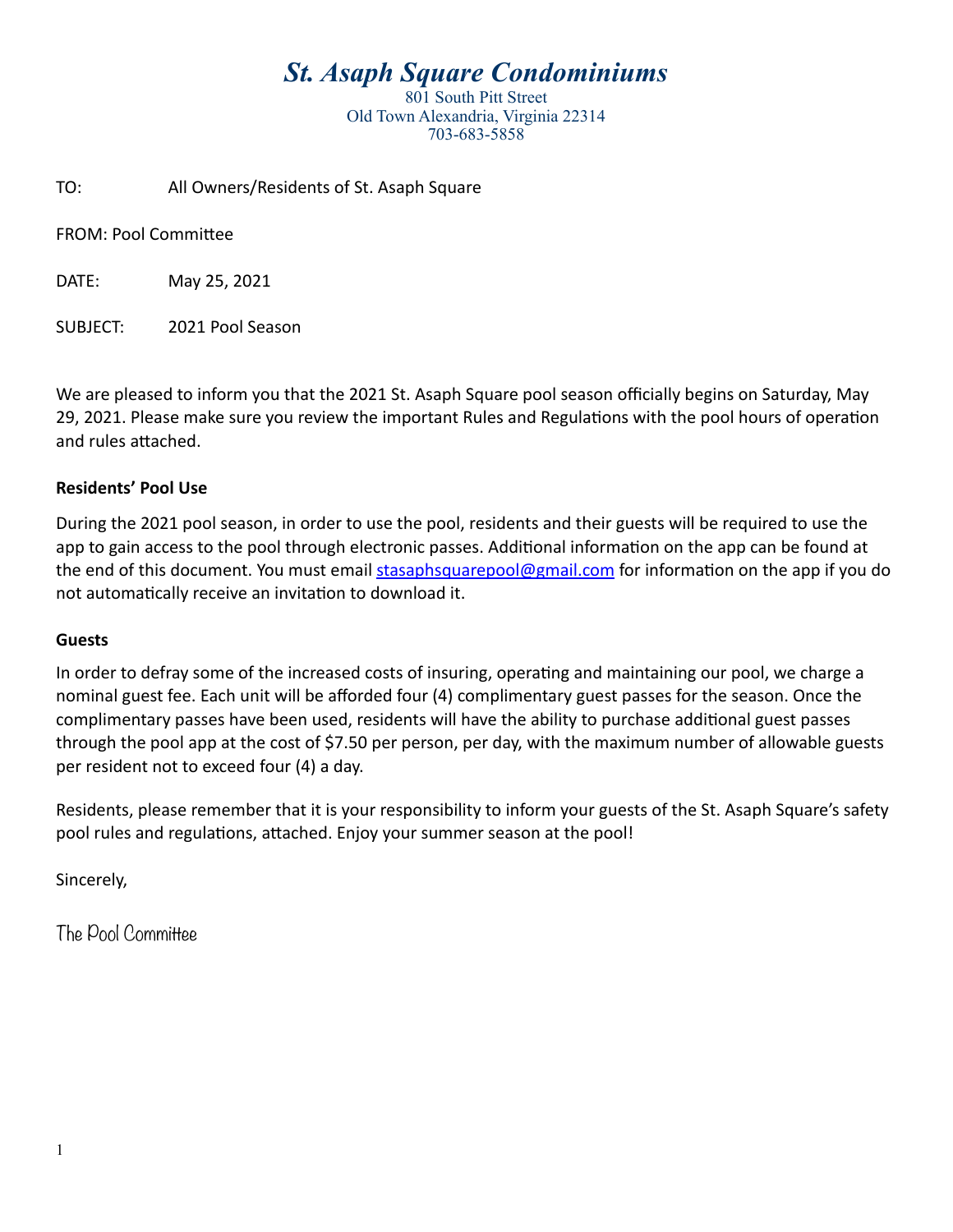# **APPROVED 2021 POOL HOURS**

| <b>MONDAY</b>    | 11:00 AM - 7:00 PM |
|------------------|--------------------|
| <b>TUESDAY</b>   | 11:00 AM - 7:00 PM |
| <b>WEDNESDAY</b> | <b>CLOSED</b>      |
| <b>THURSDAY</b>  | 11:00 AM - 7:00 PM |
| FRIDAY           | 11:00 AM - 7:00 PM |
| <b>SATURDAY</b>  | 11:00 AM - 7:00 PM |
| <b>SUNDAY</b>    | 11:00 AM - 7:00 PM |
| <b>HOLIDAYS</b>  | 11:00 AM - 7:00 PM |

# **ADMISSION TO THE POOL AREA**

In order to gain admission to the pool area, residents must present their electronic pass for scanning by the lifeguard at the pool entrance. Each guest - regardless of age - must have an electronic pass.

Residents are responsible for ensuring their guests comply with pool rules and regulations. Violation of these rules and regulations will result in cancellation of pool privileges.

The Pool Management Company reserves the right to limit the number of guests in the interest of safety.

# **USE OF THE POOL**

All persons using the pool do so at their own risk. St. Asaph Square Condominium and the Managing Agent assume no responsibility for any accident or injury in connections with such use, or for any loss or damage to personal property.

## **LIFEGUARD**

Lifeguards are solely under the direction of the Pool Manager and/or Head Lifeguard. All are trained to provide for the safety of pool users. The Pool Manager or Head Lifeguard or anyone temporarily designated may ask anyone to leave the pool for failure to comply with these rules and regulations and may bar them from further admittance pending a report to the Manager within 48 hours.

THE EMERGENCY NOTICE TO CLEAR THE POOL IS 'THREE WHISTLE BLASTS'. WHEN SOUNDED, ALL SWIMMERS MUST LEAVE THE POOL BY THE NEAREST LADDER, EDGE OR STEPS.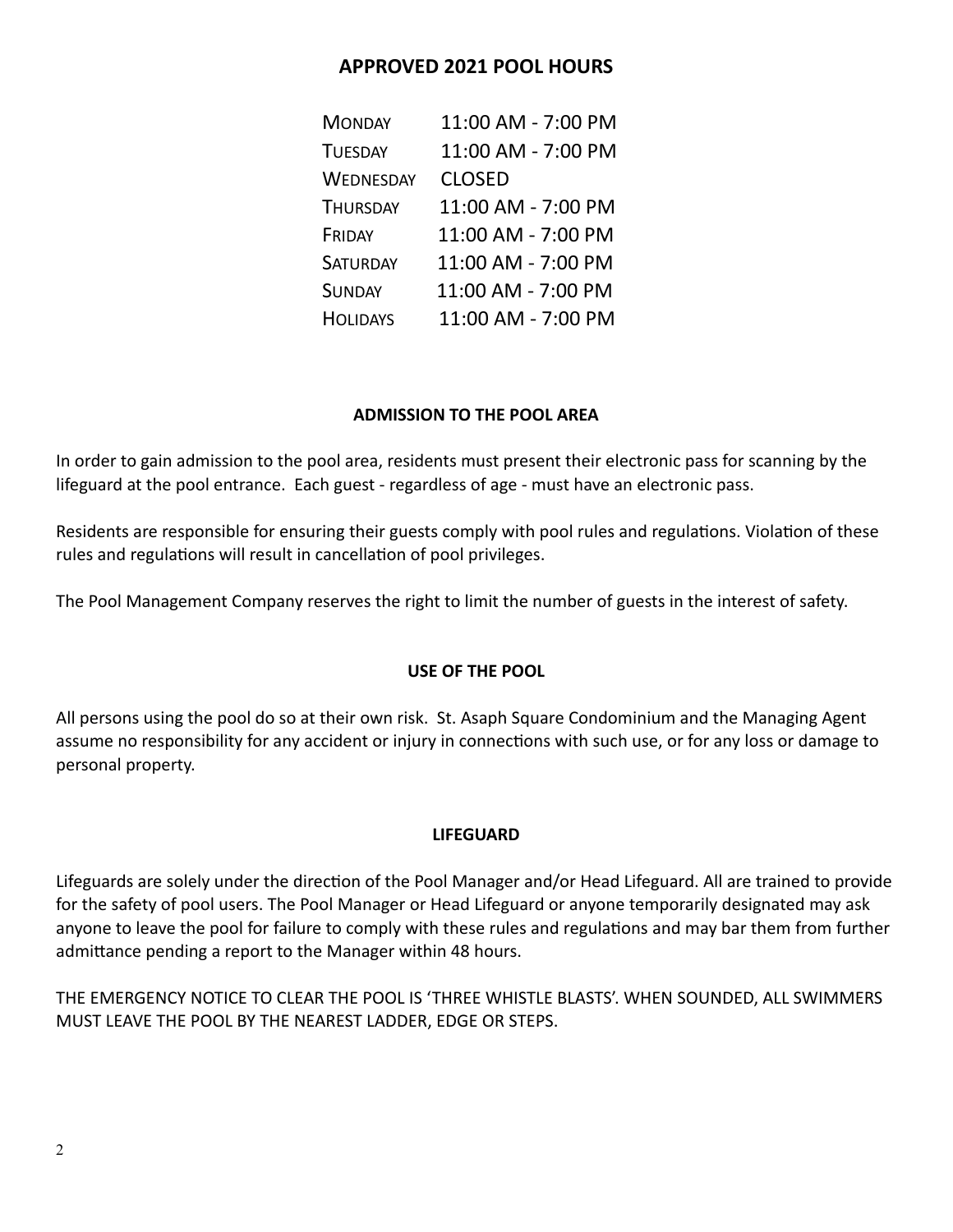# **SAFETY RULES AND HEALTH STANDARD REQUIREMENTS**

- NO GLASS CONTAINERS AT THE POOL
- NO RUNNING IN POOL AREA
- NO DIVING FROM EDGE OF POOL
- NO HORSEPLAY
- NO ALCOHOLIC BEVERAGES
- NO SMOKING IS ALLOWED IN ANY COMMON AREA
- ALL SWIMMERS MUST TAKE A SHOWER BEFORE ENTERING THE POOL
- CUTOFF SHORTS ARE NOT PERMITTED IN THE POOL
- NO EXPECTORATING (SPOUTING OF WATER), OR BLOWING NOSE IN POOL
- NO CHEWING GUM IN THE POOL AREA
- NO EATING IN THE POOL AREA
- NO DIAPERS OR SWIM DIAPERS ALLOWED IN THE POOL
- NO PETS OF ANY KIND ARE PERMITTED IN THE POOL AREA

### **CHILDREN'S SAFETY**

- Children under 14 years old are not allowed in the pool area unless accompanied by an adult 18 years of age or older.
- Children 5 years old and under must wear a life-buoyancy device at all times when in the pool.

### **PERSONAL CONDUCT**

- Persons swimming laps must be considerate of others and should schedule such swimming in non-peak hours.
- No multi-person flotation devices are allowed in the pool. All flotation devices must be removed from the pool area by the owner of the device when the owner leaves the pool area each day.
- Persons creating undue disturbances by running, pushing, wrestling, ball playing, etc. will be asked to leave the pool area.
- The pool manager or head lifeguard has absolute authority to control or forbid the use of face masks, snorkels, swim fins, or similar objects.
- Reasonable volume level on any device with speakers is required. Ear buds are recommended.
- Abusive language will not be tolerated.
- ✴ THE BOARD OF DIRECTORS AND MANAGEMENT RESERVE THE RIGHT TO SET RULES CONCERNING POOL ATTIRE AND PERSONAL CONDUCT, AND MAY REVISE OR ADD RULES RULES WHENEVER NECESSARY.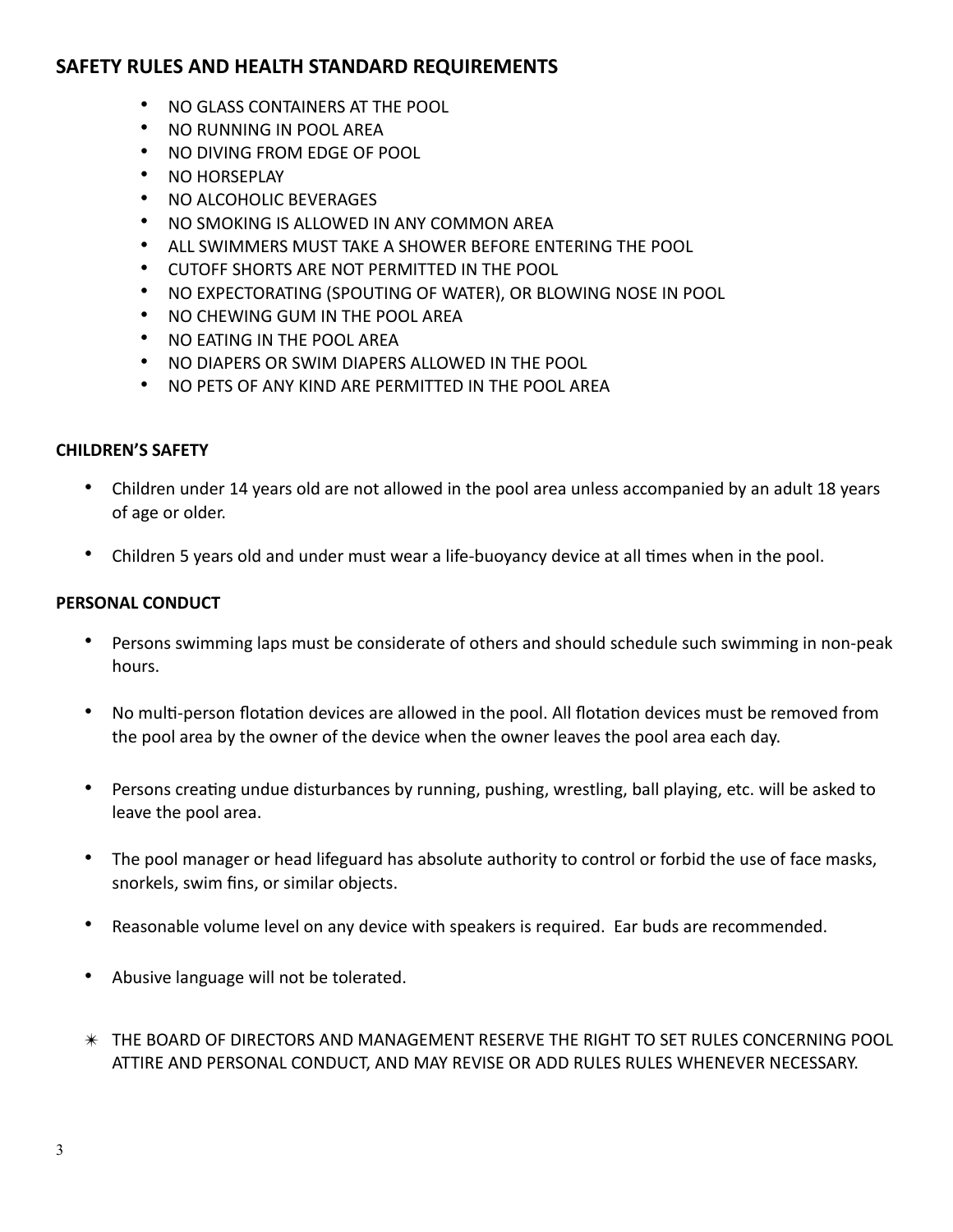### **IMPORTANT INFORMATION**

#### PURSUANT TO CITY OF ALEXANDRIA POOL CODE, TITLE 11, CHAPTER 11-11-61, FOOD SERVICE:

- A. No area or physical facility for the preparation, service, or consumption of food and/or drinks may be located less than ten (10) feet from the rim of a swimming pool.
- B. Any area or physical facility for the preparation, service, or consumption of food or drinks shall be enclosed by a suitable fence or barrier.
- C. A physical facility for the preparation, service, or consumption of food and/or drinks at a pool owned by a condominium association does not have to meet the requirements of Subsections A and B above if said facility is located at least twenty (20) feet from the rim of the condominium swimming pool.
- D. Any person engaged in eating or drinking shall remain in the area designated for the consumption of food and drink. However, at a condominium swimming pool, food and drink may be consumed up to the pool rim, but not in the swimming pool if the rules and regulations adopted by the condominium association allow it.
- E. Water in an unbreakable plastic container is exempt from the requirements contained in Subsection D above.
- F. Glass containers are not permitted in the pool area.